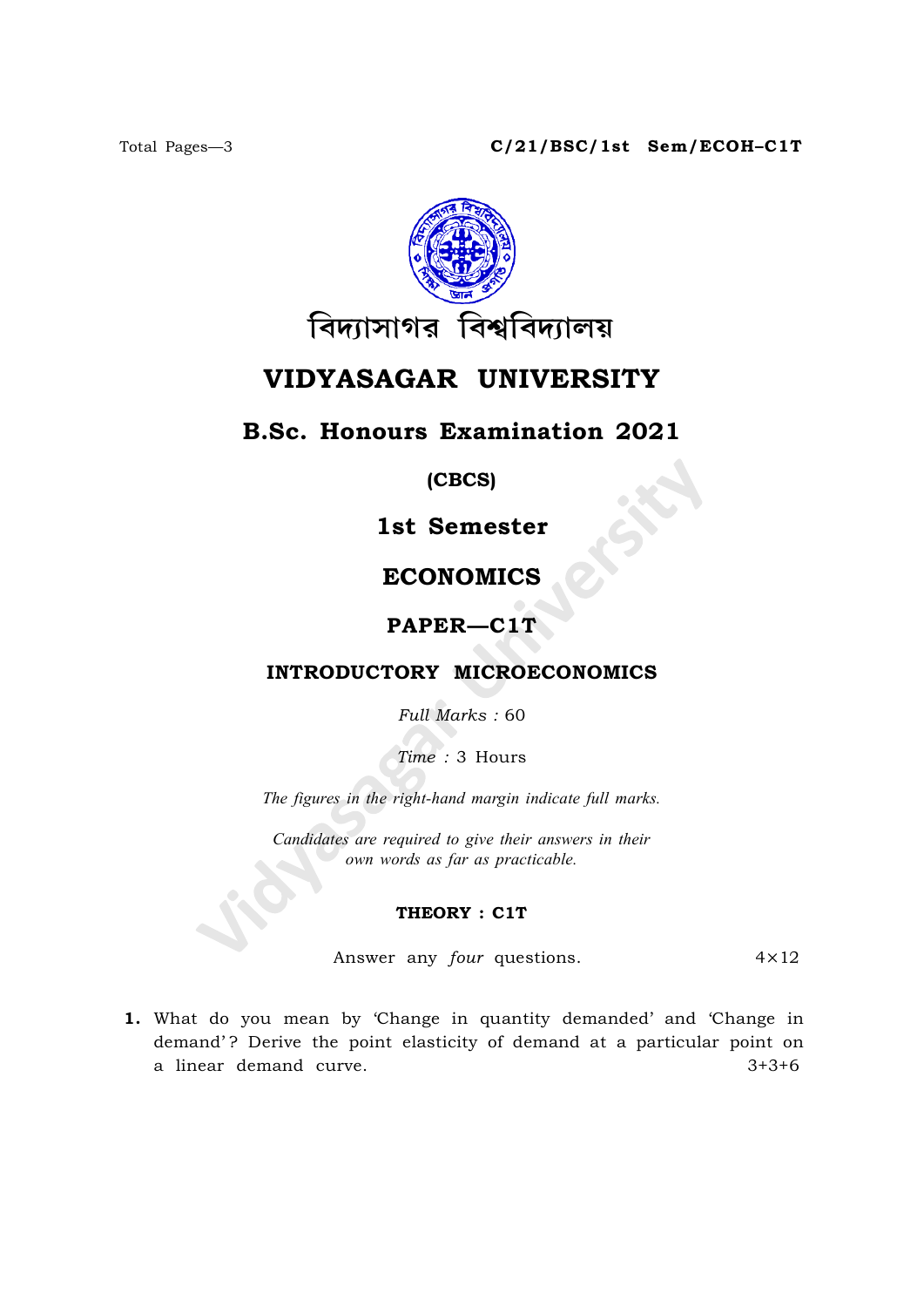- **2.** Given utility function U =  $q_1q_2$  and the budget constraint Y =  $p_1q_1 + p_2q_2$ , find the demand functions of the two commodities. Show that the demand functions are homogeneous of degree zero. Also derive the compensated demand functions for the two commodities. 4+4+4
- 3. Write the characteristics of Indifference curve. Explain the consumer's equilibrium using the indifference curve and the budget line. 4+8
- **4.** Given the short run production function  $q = f(x_1, \bar{x}_2)$  derive the average and marginal product functions. Define an isoquant and derive its slope. Explain why isoquants are assumed to be convex to the origin. 4+4+4
- 5. Explain why the short run average cost curve is normally U-shaped ? Derive and explain relationship between short run average cost curve and marginal cost curve. 6+6
- 6. Explain the short run equilibrium of a firm under perfectly competitive market. 12
- 7. What do you mean by consumer's surplus and producer's surplus ? Graphically explain the efficiency of a competitive market using the consumer surplus and producers surplus. 3+3+6
- 8. Discuss the modern theory of determinetion of rent. 12

Answer any 
$$
six
$$
 questions.  $6 \times 2$ 

- 9. Distinguish between positive and normative economics.
- 10. Distinguish between Cardinal and Ordinal utility.
- 11. What is an indifference map ?
- 12. What do you understand by the expansion path of a firm?

C/21/BSC/1st Sem/ECOH–C1T